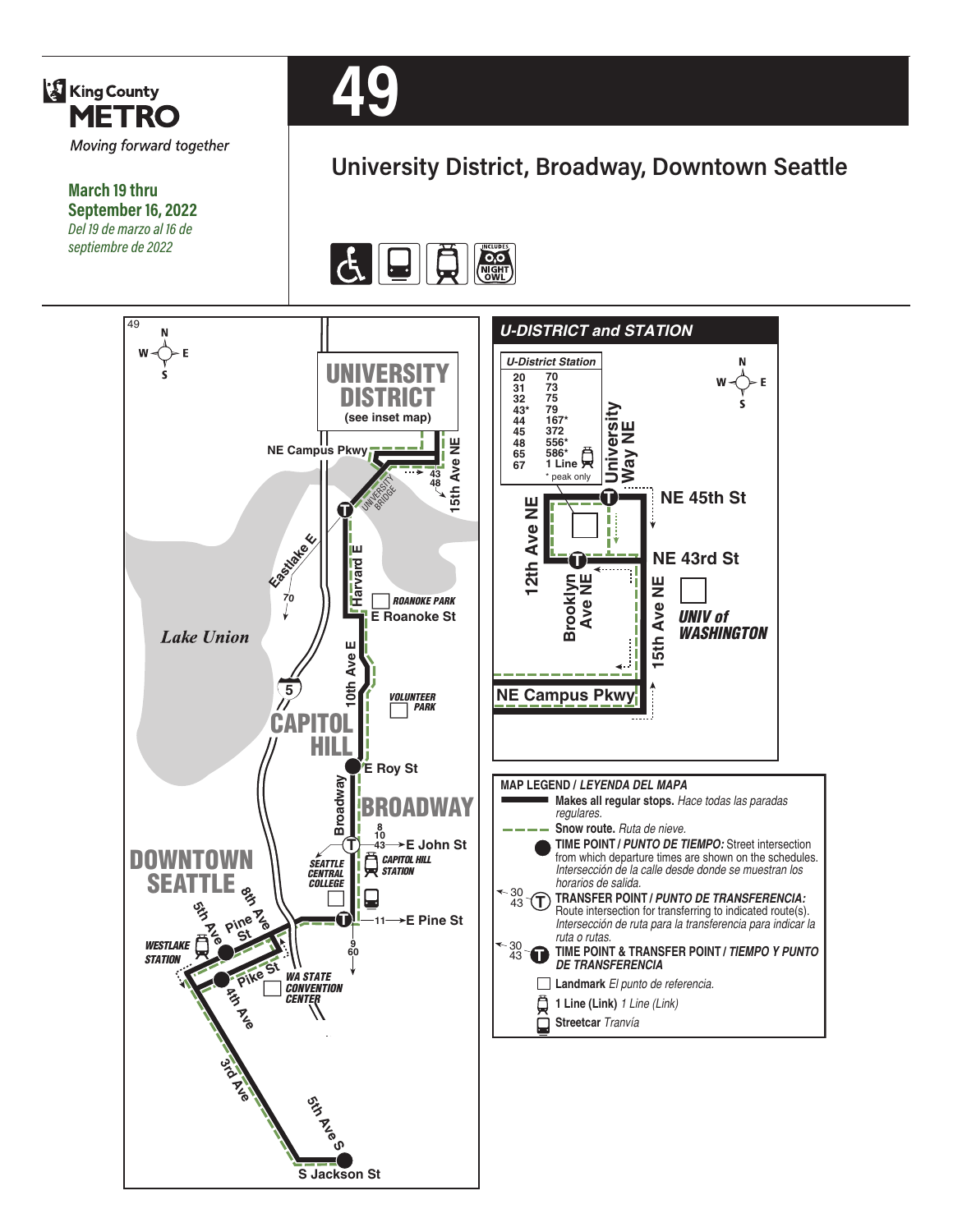# Route 49 Monday thru Friday to Broadway, Downtown Seattle

*Servicio de lunes a viernes a Broadway, al centro de Seattle*

| <b>University</b><br><b>District</b> | <b>Eastlake</b>                         |                              | Lower<br><b>Capitol Hill Capitol Hill</b> | <b>Downtown</b><br><b>Seattle</b>           |             |
|--------------------------------------|-----------------------------------------|------------------------------|-------------------------------------------|---------------------------------------------|-------------|
| U-District<br>Station<br>Bay 3       | Eastlake<br>Ave E &<br>Harvard<br>Ave E | Broadway E<br>&<br>E Roy St  | E Pine St<br>&<br>Broadway                | Pine St<br>&<br>4th Ave                     | To Route    |
| Stop #10911                          | Stop #10916                             | Stop #11030                  | Stop #11080                               | Stop #1120                                  |             |
| 5:03                                 | 5:09                                    | 5:16                         | 5:20                                      | 5:30b                                       | 7<br>7<br>7 |
| 5:33                                 | 5:39                                    | 5:46                         | 5:50                                      | 6:00b                                       |             |
| 6:05                                 | 6:11                                    | 6:20                         | 6:25                                      | 6:36b                                       |             |
| 6:18                                 | 6:24                                    | 6:33                         | 6:38                                      | 6:45‡                                       |             |
| 6:33<br>6:48<br>7:03<br>7:18         | 6:39<br>6:55<br>7:10<br>7:25            | 6:48<br>7:04<br>7:19<br>7:34 | 6:53<br>7:09<br>7:24                      | 7:01‡<br>7:17<br>7:32 <sup>‡</sup><br>7:47‡ |             |
| 7:33                                 | 7:41                                    | 7:51                         | $7:39$<br>7:56                            | 8:04 <sup>‡</sup>                           |             |
| 7:48                                 | 7:56                                    | 8:06                         | 8:11                                      | 8:19 <sup>‡</sup>                           |             |
| 8:03                                 | 8:11                                    | 8:21                         | 8:26                                      | 8:34 <sup>‡</sup>                           |             |
| 8:18                                 | 8:26                                    | 8:36                         | 8:41                                      | 8:49 <sup>‡</sup>                           |             |
| 8:33                                 | 8:41                                    | 8:51                         | 8:56                                      | 9:04‡                                       |             |
| 8:48                                 | 8:56                                    | 9:06                         | 9:11                                      | 9:19 <sup>‡</sup>                           |             |
| 9:03                                 | 9:11                                    | 9:19                         | 9:25                                      | 9:33#                                       |             |
| 9:18                                 | 9:26                                    | 9:34                         | 9:40                                      | 9:48‡                                       |             |
| 9:33                                 | 9:41                                    | 9:49                         | 9:55                                      | 10:03‡                                      |             |
| 9:48                                 | 9:56                                    | 10:04                        | 10:10                                     | 10:18‡                                      |             |
| 10:03                                | 10:11                                   | 10:19                        | 10:25                                     | 10:33‡                                      |             |
| 10:18                                | 10:26                                   | 10:34                        | 10:40                                     | 10:48‡                                      |             |
| 10:33                                | 10:41                                   | 10:49                        | 10:55                                     | 11:04‡                                      |             |
| 10:48                                | 10:56                                   | 11:04                        | 11:10                                     | 11:19‡                                      |             |
| 11:03                                | 11:11                                   | 11:19                        | 11:25                                     | 11:34‡                                      |             |
| 11:18                                | 11:26                                   | 11:34                        | 11:40                                     | 11:49‡                                      |             |
| 11:33                                | 11:41                                   | 11:49                        | 11:55                                     | 12:04‡                                      |             |
| 11:48                                | 11:56                                   | 12:04                        | 12:10                                     | 12:19‡                                      |             |
| 12:03                                | 12:11                                   | 12:20                        | 12:26                                     | 12:35‡                                      |             |
| 12:18                                | 12:26                                   | 12:35                        | 12:41                                     | 12:50‡                                      |             |
| 12:33                                | 12:41                                   | 12:50                        | 12:56                                     | 1:05‡                                       |             |
| 12:48                                | 12:56                                   | 1:05                         | 1:11                                      | 1:20‡                                       |             |
| 1:03                                 | 1:11                                    | 1:20                         | 1:26                                      | 1:35‡                                       |             |
| 1:18                                 | 1:26                                    | 1:35                         | 1:41                                      | 1:50‡                                       |             |
| 1:33                                 | 1:41                                    | 1:50                         | 1:56                                      | 2:05‡                                       |             |
| 1:48                                 | 1:56                                    | 2:05                         | 2:11                                      | 2:20‡                                       |             |
| 2:03                                 | 2:11                                    | 2:20                         | 2:26                                      | 2:35‡                                       |             |
| 2:18                                 | 2:26                                    | 2:35                         | 2:41                                      | 2:50‡                                       |             |
| 2:33                                 | 2:41                                    | 2:50                         | 2:56                                      | 3:05#                                       |             |
| 2:48                                 | 2:57                                    | 3:06                         | 3:12                                      | 3:21‡                                       |             |
| 3:03                                 | 3:12                                    | 3:23                         | 3:29                                      | 3:39‡                                       |             |
| 3:18                                 | 3:27                                    | 3:38                         | 3:44                                      | 3:54‡                                       |             |
| 3:33                                 | 3:42                                    | 3:53                         | 3:59                                      | 4:09‡                                       |             |
| 3:48                                 | 3:57                                    | 4:08                         | 4:14                                      | 4:24 <sup>‡</sup>                           |             |
| 4:03                                 | 4:12                                    | 4:23                         | 4:29                                      | 4:39‡                                       |             |
| 4:18                                 | 4:27                                    | 4:38                         | 4:44                                      | 4:54‡                                       |             |
| 4:33                                 | 4:42                                    | 4:53                         | 5:01                                      | 5:10                                        |             |
| 4:48                                 | 4:57                                    | 5:08                         | 5:16                                      | $5:25+$                                     |             |
| 5:03                                 | 5:12                                    | 5:23                         | 5:31                                      | 5:39 <sup>‡</sup>                           |             |
| 5:18<br>5:33<br>5:48                 | 5:27<br>5:42<br>5:56                    | 5:38<br>5:53<br>6:07         | 5:46<br>6:01<br>6:15                      | $5:55\ddagger$<br>6:13bc‡<br>6:29bc‡        | ΑВ<br>AВ    |

### **Snow/ Emergency Service**  *Servicio en caso de nieve o emergencia*

During most snow conditions, this bus will follow the special snow routing shown on the map. If Metro declares an emergency, the bus will not operate. Visit kingcounty. gov/metro/snow to register for **Transit Alerts** and to learn more.

*En la mayoría de las condiciones de nieve, este autobús seguirá la ruta especial en caso de nieve como se indica en el mapa. Si Metro declara una emergencia, el autobús no circulará. Visite kingcounty.gov/metro/snow para registrarse y recibir las alertas de transporte público y obtener más información.*

| <b>University</b><br><b>District</b>  | <b>Eastlake</b>                         |                             | Lower<br><b>Capitol Hill Capitol Hill</b> | <b>Downtown</b><br><b>Seattle</b> |                                            |
|---------------------------------------|-----------------------------------------|-----------------------------|-------------------------------------------|-----------------------------------|--------------------------------------------|
| U-District<br><b>Station</b><br>Bay 3 | Eastlake<br>Ave E &<br>Harvard<br>Ave E | Broadway E<br>&<br>E Roy St | E Pine St<br>&<br>Broadway                | Pine St<br>&<br>4th Ave           | To Route                                   |
| Stop #10911                           | Stop #10916                             | Stop #11030                 | Stop #11080                               | Stop #1120                        |                                            |
| 6:03                                  | 6:11                                    | 6:20                        | 6:26                                      | 6:38b                             | 7                                          |
| 6:18<br>6:33<br>6:48                  | 6:26<br>6:41<br>6:56                    | 6:35<br>6:50<br>7:05        | 6:41<br>6:56<br>7:11                      | 6:53b<br>7:08b<br>7:23b           | $\overline{7}$<br>$\frac{7}{7}$            |
| 7:03                                  | 7:11                                    | 7:20                        | 7:26                                      | 7:38b                             | $\frac{7}{7}$                              |
| 7:18                                  | 7:26                                    | 7:35                        | 7:41                                      | 7:53b                             |                                            |
| 7:33                                  | 7:41                                    | 7:48                        | 7:54                                      | 8:05b                             |                                            |
| 7:48                                  | 7:55                                    | 8:02                        | 8:08                                      | 8:19b                             | $\begin{array}{c} 7 \\ 7 \\ 7 \end{array}$ |
| 8:03                                  | 8:10                                    | 8:17                        | 8:23                                      | 8:34b                             |                                            |
| 8:18                                  | 8:25                                    | 8:32                        | 8:38                                      | 8:49b                             |                                            |
| 8:33<br>8:48<br>9:03                  | 8:40<br>8:55<br>9:10                    | 8:47<br>9:02<br>9:17        | 8:53<br>9:08<br>9:22                      | 9:04b<br>9:19b<br>9:33bc#         | $\frac{7}{7}$<br>AB                        |
| 9:18                                  | 9:25                                    | 9:32                        | 9:37                                      | 9:48b                             | $\overline{7}$                             |
| 9:33                                  | 9:40                                    | 9:47                        | 9:52                                      | 10:03bc‡                          | AB                                         |
| 9:48                                  | 9:55                                    | 10:02                       | 10:07                                     | 10:18b                            | 7                                          |
| 10:18                                 | 10:25                                   | 10:32                       | 10:37                                     | 10:48b                            | $\begin{array}{c} 7 \\ 7 \\ 7 \end{array}$ |
| 10:48                                 | 10:54                                   | 11:01                       | 11:06                                     | 11:17b                            |                                            |
| 11:18                                 | 11:24                                   | 11:31                       | 11:36                                     | 11:47b                            |                                            |
| 11:48                                 | 11:54                                   | 12:01                       | 12:06                                     | 12:16b                            | 7                                          |
| 12:18                                 | 12:24                                   | 12:31                       | 12:36                                     | 12:46bc‡                          | AB                                         |
| 12:48                                 | 12:54                                   | 1:01                        | 1:06                                      | 1:15b                             | 7                                          |
| 1:18                                  | 1:24                                    | 1:31                        | 1:36                                      | 1:45b                             | 7<br>7<br>7                                |
| 1:48                                  | 1:54                                    | 2:01                        | 2:06                                      | 2:15b                             |                                            |
| 3:00                                  | 3:06                                    | 3:13                        | 3:18                                      | 3:27b                             |                                            |
| 4:06                                  | 4:12                                    | 4:19                        | 4:24                                      | 4:33bc#                           | AB                                         |
| 4:24                                  | 4:30                                    | 4:37                        | 4:42                                      | $4:51bc+$                         | AВ                                         |

**Bold** PM time<br>**b** Serves serves

Serves southbound 3rd Ave & Union St at this time.

c Trip ends eastbound S Jackson St & 5th Ave S several minutes later.

‡ Estimated time.

AB Returns to Atlantic Base Garage.

#### **Holiday Information** *Información sobre días festivos*

This route will operate its Sunday schedule on the following holidays. *Esta ruta operará según su horario de domingo en los siguientes días festivos.*

| <b>Memorial Day</b>     | May 30          |
|-------------------------|-----------------|
| Día de los Caídos       | 30 de mayo      |
| Independence Day        | July 4          |
| Día de la independencia | 4 de julio      |
| Labor Day               | September 5     |
| Día del Trabajo         | 5 de septiembre |

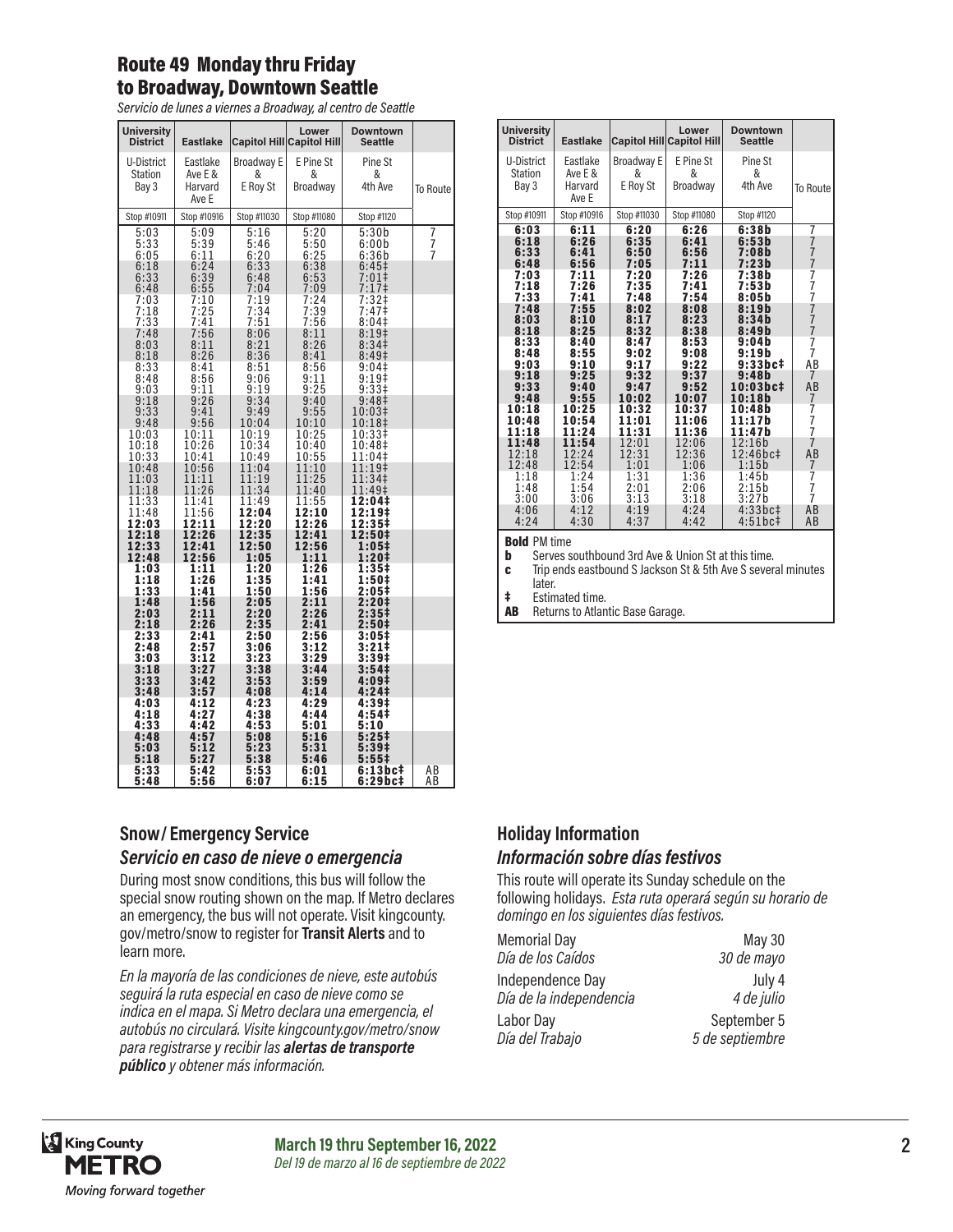# Route 49 Monday thru Friday to Broadway, University District

*Servicio de lunes a viernes a Broadway, Distrito Universitario*

|                             | <b>Downtown Seattle</b>          | Lower                            | <b>Capitol Hill Capitol Hill</b> | <b>Eastlake</b>                         |                                                 |
|-----------------------------|----------------------------------|----------------------------------|----------------------------------|-----------------------------------------|-------------------------------------------------|
| S Jackson St<br>& 5th Ave S | Pike St<br>&<br>4th Ave          | E Pine St<br>&<br>Broadway       | Broadway E<br>&<br>E Roy St      | Eastlake<br>Ave E &<br>Harvard<br>Ave E | U-District<br>Station<br>Bay 1                  |
| Stop #1530                  | Stop #1180                       | Stop #11150                      | Stop #11200                      | Stop #10915                             | Stop #9587                                      |
| 5:22                        | 4:30<br>5:00<br>5:30             | 4:36<br>5:06<br>5:36             | 4:39<br>5:09<br>5:39             | 4:45<br>5:15<br>5:45                    | 4:52‡<br>5:22‡<br>5:52‡                         |
| 5:52<br>6:07                | 5:45<br>6:00<br>6:15             | 5:40b<br>5:51<br>6:06            | 5:42<br>5:54<br>6:09             | 5:48<br>6:00<br>6:15                    | 5:57<br>6:07 <sup>‡</sup><br>$6:22$ ‡<br>6:42‡  |
| 6:18                        | 6:30<br>6:45<br>7:00             | $6:21$<br>$6:36$<br>6:51<br>7:06 | $6:26$<br>$6:41$<br>6:56<br>7:11 | $6:33$<br>$6:48$<br>7:03<br>7:18        | 6:57 <sup>†</sup><br>7:12‡<br>7:27‡             |
|                             | 7:15<br>7:30<br>7:45             | $7:21$<br>$7:36$<br>7:53         | 7:26<br>7:41<br>$7:58$<br>8:13   | 7:34<br>7:49<br>8:06                    | 7:43‡<br>7:58‡<br>8:15                          |
|                             | 8:00<br>8:15<br>8:30<br>8:45     | 8:08<br>8:23<br>8:38<br>8:53     | 8:28<br>8:43<br>8:58             | 8:21<br>8:36<br>8:51<br>9:05            | 8:30#<br>8:45‡<br>9:00‡<br>9:14                 |
|                             | 9:00<br>9:15<br>9:30             | 9:08<br>$9:23$<br>$9:38$         | 9:13<br>$\frac{9:28}{9:43}$      | 9:20<br>$9:35$<br>$9:50$                | 9:29‡<br>9:44 <sup>‡</sup><br>9:59 <sup>‡</sup> |
|                             | 9:45<br>10:00<br>10:15           | 9:53<br>10:08<br>10:23           | 9:58<br>$\frac{10:13}{10:28}$    | 10:05<br>10:20<br>10:35                 | 10:14‡<br>10:29‡<br>10:44‡                      |
|                             | 10:30<br>10:45<br>11:00<br>11:15 | 10:38<br>10:53<br>11:08<br>11:23 | 10:43<br>10:58<br>11:13<br>11:28 | 10:50<br>11:05<br>11:20<br>11:35        | 10:59‡<br>11:14‡<br>11:29‡<br>11:44‡            |
|                             | 11:30<br>11:45<br>12:00          | $\frac{11:38}{11:53}$<br>12:08   | 11:43<br>11:58<br>12:13          | 11:50<br>12:05<br>12:20                 | 11:59‡<br>12:14‡<br>12:28‡                      |
|                             | 12:15<br>12:30                   | 12:23<br>12:38                   | 12:29<br>12:44<br>12:59          | 12:37<br>12:52                          | 12:44‡<br>12:59‡                                |
|                             | 12:45<br>1:00<br>1:15<br>1:30    | 12:53<br>1:08<br>1:23<br>1:38    | 1:14<br>1:29<br>1:44             | 1:07<br>1:22<br>1:37<br>1:52            | 1:14‡<br>1:29‡<br>1:44‡<br>1:59‡                |
|                             | 1:45<br>2:00<br>2:15             | 1:53<br>2:08<br>2:23             | 1:59<br>2:14<br>2:30             | 2:07<br>2:22<br>2:39                    | 2:14‡<br>2:29‡<br>2:48‡                         |
|                             | 2:30<br>2:45<br>3:00             | $2:38$<br>2:53<br>3:08           | 2:45<br>3:00<br>3:15             | 2:54<br>3:09<br>3:24                    | 3:03‡<br>3:18‡<br>3:331                         |
|                             | 3:15<br>3:30<br>3:45             | $3:23$<br>$3:38$<br>3:53         | 3:30<br>3:45<br>4:00             | 3:39<br>3:54<br>4:09                    | 3:48 <sup>‡</sup><br>4:03‡<br>4:18‡             |
|                             | 4:00<br>4:15                     | 4:08<br>4:23                     | 4:15<br>4:30                     | 4:24<br>4:39                            | 4:33‡<br>4:48‡                                  |
|                             | 4:30<br>4:45<br>5:00             | 4:40<br>4:55<br>5:10             | 4:47<br>5:02<br>5:17             | 4:56<br>5:11<br>5:26                    | 5:05‡<br>5:20‡<br>$5:35+$                       |
|                             | 5:15<br>5:30                     | 5:25<br>5:40                     | 5:32<br>5:47                     | 5:41<br>5:56                            | 5:50‡<br>6:05‡                                  |
|                             | 5:45<br>6:00                     | 5:55<br>6:10                     | 6:02<br>6:17                     | 6:11<br>6:26                            | 6:20‡<br>6:35‡                                  |

|                                                                                                                                                                                   | <b>Downtown Seattle</b>                                                                                                                                                                   | Lower                                                                                                                                                                              | <b>Capitol Hill Capitol Hill</b>                                                                                                                                                           | <b>Eastlake</b>                                                                                                                                                                            |                                                                                                                                                                                                                                                                                                                          |  |  |
|-----------------------------------------------------------------------------------------------------------------------------------------------------------------------------------|-------------------------------------------------------------------------------------------------------------------------------------------------------------------------------------------|------------------------------------------------------------------------------------------------------------------------------------------------------------------------------------|--------------------------------------------------------------------------------------------------------------------------------------------------------------------------------------------|--------------------------------------------------------------------------------------------------------------------------------------------------------------------------------------------|--------------------------------------------------------------------------------------------------------------------------------------------------------------------------------------------------------------------------------------------------------------------------------------------------------------------------|--|--|
| S Jackson St<br>& 5th Ave S                                                                                                                                                       | Pike St<br>&<br>4th Ave                                                                                                                                                                   | E Pine St<br>&<br>Broadway                                                                                                                                                         | Broadway E<br>&<br>E Roy St                                                                                                                                                                | Eastlake<br>Ave E &<br>Harvard<br>Ave E                                                                                                                                                    | U-District<br><b>Station</b><br>Bay 1                                                                                                                                                                                                                                                                                    |  |  |
| Stop #1530                                                                                                                                                                        | Stop #1180                                                                                                                                                                                | Stop #11150                                                                                                                                                                        | Stop #11200                                                                                                                                                                                | Stop #10915                                                                                                                                                                                | Stop #9587                                                                                                                                                                                                                                                                                                               |  |  |
| 6:19<br>6:35<br>6:50<br>7:05<br>7:20<br>7:36<br>7:51<br>8:06<br>8:21<br>8:36<br>8:51<br>9:17<br>9:47<br>10:17<br>10:47<br>11:17<br>11:47<br>12:02<br>1:01<br>2:01<br>2:59<br>3:43 | 6:15<br>6:30<br>6:45<br>7:00<br>7:15<br>7:30<br>7:45<br>8:00<br>8:15<br>8:30<br>8:45<br>9:00<br>9:26<br>9:56<br>10:26<br>10:56<br>11:26<br>11:56<br>12:11<br>1:10<br>2:11<br>3:07<br>3:50 | 6:25<br>6:40<br>6:54<br>7:09<br>7:24<br>7:39<br>7:54<br>8:09<br>8:23<br>8:38<br>8:53<br>9:08<br>9:34<br>10:04<br>10:34<br>11:04<br>11:34<br>12:04<br>12:19<br>1:16<br>2:17<br>3:13 | 6:32<br>6:46<br>7:00<br>7:15<br>7:29<br>7:44<br>7:59<br>8:14<br>8:28<br>8:43<br>8:58<br>9:13<br>9:39<br>10:09<br>10:39<br>11:09<br>11:39<br>12:09<br>12:24<br>1:19<br>2:20<br>3:16<br>3:59 | 6:40<br>6:55<br>7:09<br>7:24<br>7:36<br>7:51<br>8:06<br>8:21<br>8:35<br>8:50<br>9:05<br>9:20<br>9:46<br>10:16<br>10:46<br>11:16<br>11:46<br>12:16<br>12:31<br>1:25<br>2:26<br>3:22<br>4:05 | 6:49 <sup>‡</sup><br>7:04‡<br>7:18‡<br>$7:31$ ‡<br>7:43‡<br>7:58‡<br>8:13#<br>8:28‡<br>8:42‡<br>8:57 <sup>‡</sup><br>$9:12 \;$<br>9:27 <sup>‡</sup><br>9:53 <sup>‡</sup><br>10:23‡<br>10:53‡<br>11:23‡<br>11:53‡<br>12:23‡<br>12:38‡<br>1:30 <sup>‡</sup><br>2:31 <sup>‡</sup><br>3:27 <sup>‡</sup><br>4:10 <sup>‡</sup> |  |  |
| 3:56<br><b>Bold PM time</b>                                                                                                                                                       |                                                                                                                                                                                           |                                                                                                                                                                                    |                                                                                                                                                                                            |                                                                                                                                                                                            |                                                                                                                                                                                                                                                                                                                          |  |  |

**b** Serves Broadway & E Pine St at this time.<br> **‡** Estimated time.

Estimated time.

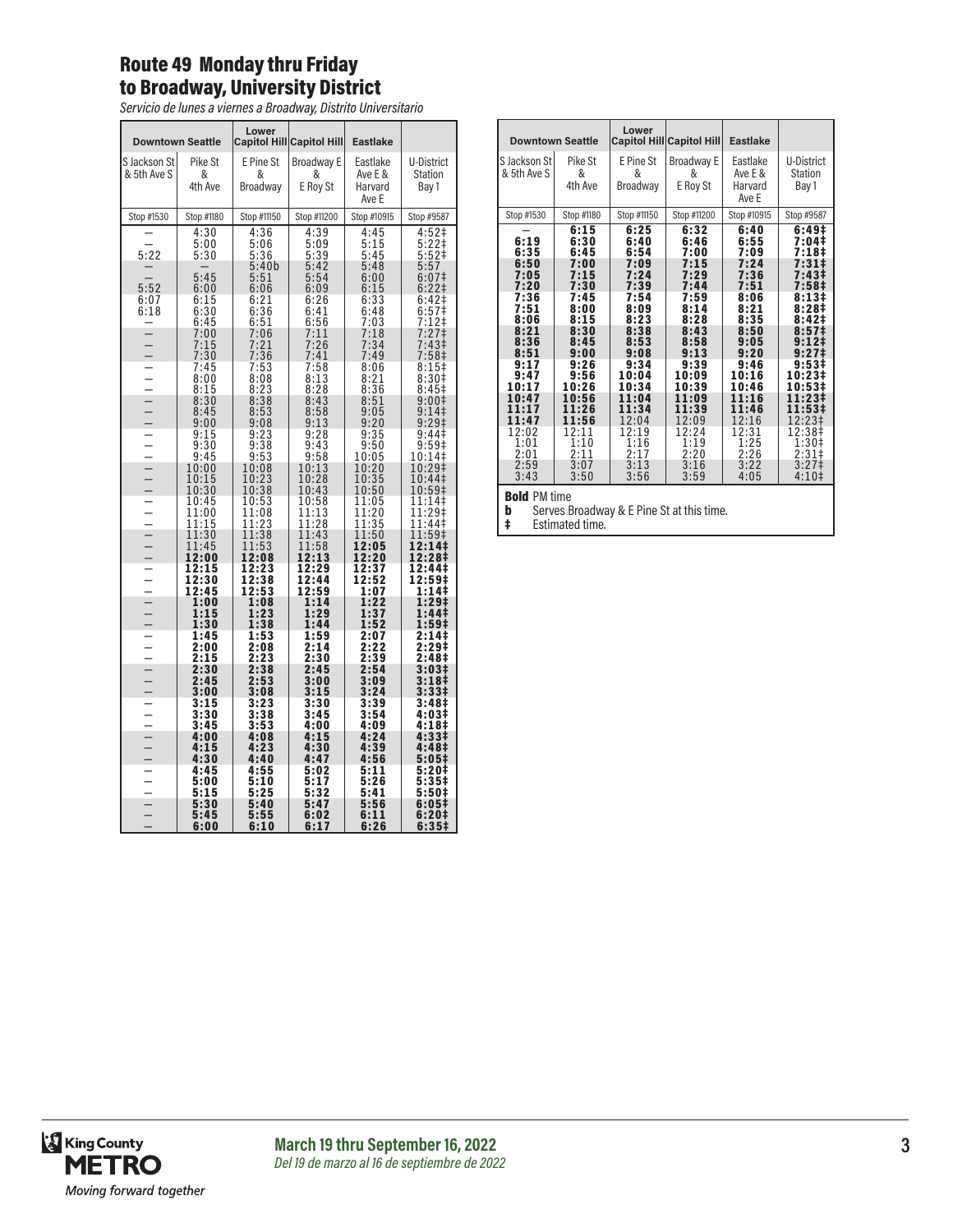# Route 49 Saturday to Broadway, Downtown Seattle

*Servicio de al sábado a Broadway, al centro de Seattle*

| <b>University</b><br><b>District</b>               | <b>Eastlake</b>                                |                                                    | Lower<br><b>Capitol Hill Capitol Hill</b>                 | <b>Downtown</b><br><b>Seattle</b>                                                                   |          |
|----------------------------------------------------|------------------------------------------------|----------------------------------------------------|-----------------------------------------------------------|-----------------------------------------------------------------------------------------------------|----------|
| U-District<br><b>Station</b><br>Bay 3              | Eastlake<br>Ave E &<br>Harvard<br>Ave E        | <b>Broadway E</b><br>&<br>E Roy St                 | E Pine St<br>&<br>Broadway                                | Pine St<br>&<br>4th Ave                                                                             | To Route |
| Stop #10911                                        | Stop #10916                                    | Stop #11030                                        | Stop #11080                                               | Stop #1120                                                                                          |          |
| 5:58<br>6:21<br>6:36<br>6:51<br>7:05<br>7:19       | 6:03<br>6:26<br>6:43<br>6:58<br>7:12<br>7:26   | 6:10<br>6:33<br>6:50<br>7:05<br>7:19<br>7:33       | 6:14<br>6:38<br>6:55<br>7:10<br>7:24<br>7:38              | 6:20 <sup>‡</sup><br>6:44 <sup>‡</sup><br>7:01<br>$7:16+$<br>7:30 <sup>‡</sup><br>7:44 <sup>‡</sup> |          |
| 7:32<br>7:50<br>8:05<br>8:20<br>8:34               | 7:39<br>7:57<br>8:12<br>8:27<br>8:41           | 7:46<br>8:04<br>8:19<br>8:34<br>8:49               | 7:51<br>8:09<br>8:24<br>8:39<br>8:54                      | 7:57 <sup>‡</sup><br>8:15#<br>8:30#<br>8:45 <sup>‡</sup><br>9:00‡                                   |          |
| 8:49<br>9:04<br>9:19<br>9:34<br>9:48               | 8:56<br>9:11<br>9:26<br>9:41<br>9:55           | 9:04<br>9:19<br>9:34<br>9:49<br>10:03              | 9:09<br>9:24<br>9:39<br>9:54<br>10:08                     | $9:15+$<br>9:30 <sup>‡</sup><br>$9:45$ ‡<br>10:00‡<br>10:15‡                                        |          |
| 10:03<br>10:18<br>10:33<br>10:48                   | 10:10<br>10:25<br>10:40<br>10:55<br>11:10      | 10:18<br>10:33<br>10:48<br>11:03                   | 10:23<br>10:38<br>10:53<br>11:08                          | 10:30‡<br>10:45‡<br>11:00‡<br>11:15‡                                                                |          |
| 11:03<br>11:18<br>11:32<br>11:47<br>12:02<br>12:16 | 11:25<br>11:39<br>11:54<br>12:09<br>12:23      | 11:18<br>11:33<br>11:48<br>12:03<br>12:18<br>12:32 | 11:23<br>11:38<br>$\frac{11:53}{12:08}$<br>12:23<br>12:38 | 11:30‡<br>11:45‡<br>12:00‡<br>12:15‡<br>12:30‡<br>12:45‡                                            |          |
| 12:31<br>12:46<br>1:01<br>1:16<br>1:30<br>1:45     | 12:38<br>12:53<br>1:08<br>1:23<br>1:38<br>1:53 | 12:47<br>1:02<br>1:17<br>1:32<br>1:47<br>2:02      | 12:53<br>1:08<br>1:23<br>1:38<br>1:53<br>2:08             | 1:00‡<br>$1:15^{\ddagger}$<br>1:30‡<br>1:45‡<br>2:00‡<br>2:15‡                                      |          |
| 2:00<br>2:15<br>2:30<br>2:45<br>2:59               | 2:08<br>2:23<br>2:38<br>2:53<br>3:07           | 2:17<br>2:32<br>2:47<br>3:02<br>3:16               | 2:23<br>2:38<br>2:53<br>3:08<br>3:22                      | 2:30‡<br>2:45‡<br>3:00‡<br>3:15‡<br>3:30‡                                                           |          |
| 3:14<br>3:29<br>3:44<br>3:59<br>4:14               | 3:22<br>3:37<br>3:52<br>4:07<br>4:22           | 3:31<br>3:46<br>4:01<br>4:16<br>4:31               | 3:37<br>3:52<br>4:07<br>4:21<br>4:37                      | 3:45‡<br>4:00‡<br>4:15‡<br>$4:25+$<br>4:45‡                                                         |          |
| 4:27<br>4:42<br>5:00<br>5:15                       | 4:35<br>4:50<br>5:08<br>5:23<br>5:38           | 4:44<br>4:59<br>5:16<br>5:31<br>5:46               | 4:50<br>5:05<br>5:22<br>5:37                              | 4:58‡<br>5:13‡<br>5:30‡<br>5:45 <sup>‡</sup><br>6:00‡                                               |          |
| 5:30<br>5:45                                       | 5:53                                           | 6:01                                               | 5:52<br>6:07                                              | 6:15‡                                                                                               |          |

| <b>University</b><br><b>District</b>                                                                                                                    | <b>Eastlake</b>                                                                                                                                         |                                                                                                                                                          | Lower<br><b>Capitol Hill Capitol Hill</b>                                                                                                                | <b>Downtown</b><br><b>Seattle</b>                                                                                                                                             |                                                                                    |
|---------------------------------------------------------------------------------------------------------------------------------------------------------|---------------------------------------------------------------------------------------------------------------------------------------------------------|----------------------------------------------------------------------------------------------------------------------------------------------------------|----------------------------------------------------------------------------------------------------------------------------------------------------------|-------------------------------------------------------------------------------------------------------------------------------------------------------------------------------|------------------------------------------------------------------------------------|
| U-District<br><b>Station</b><br>Bay 3                                                                                                                   | Eastlake<br>Ave E &<br>Harvard<br>Ave E                                                                                                                 | Broadway E<br>&<br>E Roy St                                                                                                                              | E Pine St<br>&<br>Broadway                                                                                                                               | Pine St<br>&<br>4th Ave                                                                                                                                                       | To Route                                                                           |
| Stop #10911                                                                                                                                             | Stop #10916                                                                                                                                             | Stop #11030                                                                                                                                              | Stop #11080                                                                                                                                              | Stop #1120                                                                                                                                                                    |                                                                                    |
| 6:00<br>6:15<br>6:30<br>6:45<br>7:00<br>7:15<br>7:30<br>7:45<br>8:00<br>8:15<br>8:30<br>8:45<br>9:02<br>9:17<br>9:32<br>9:48<br>10:18<br>10:48<br>11:17 | 6:08<br>6:23<br>6:38<br>6:52<br>7:07<br>7:22<br>7:37<br>7:52<br>8:07<br>8:22<br>8:37<br>8:52<br>9:09<br>9:24<br>9:39<br>9:55<br>10:25<br>10:55<br>11:24 | 6:16<br>6:31<br>6:46<br>7:00<br>7:15<br>7:30<br>7:45<br>8:00<br>8:15<br>8:30<br>8:45<br>9:00<br>9:16<br>9:31<br>9:46<br>10:02<br>10:32<br>11:02<br>11:31 | 6:22<br>6:37<br>6:52<br>7:06<br>7:21<br>7:36<br>7:51<br>8:06<br>8:21<br>8:36<br>8:51<br>9:06<br>9:22<br>9:37<br>9:52<br>10:07<br>10:37<br>11:07<br>11:36 | 6:32bc<br>6:46c<br>7:01c<br>7:15c<br>7:30c<br>7:45c<br>8:00c<br>8:15c<br>8:30c<br>8:45c<br>9:00c<br>9:15c<br>9:30c<br>9:45c<br>10:00c<br>10:15c<br>10:45c<br>11:15c<br>11:44c | AВ<br>7<br>7<br>ż<br>$777$<br>$77$<br>$7$<br>$7777$<br>$777$<br>7<br>$\frac{7}{7}$ |
| 11:47<br>12:17                                                                                                                                          | 11:54<br>12:24                                                                                                                                          | 12:01<br>12:31                                                                                                                                           | 12:06<br>12:36                                                                                                                                           | 12:14c<br>12:44c                                                                                                                                                              | 7<br>7<br>7<br>7                                                                   |
| 12:45<br>1:16<br>1:58                                                                                                                                   | 12:52<br>1:23<br>2:05                                                                                                                                   | 12:59<br>1:30<br>2:12                                                                                                                                    | 1:04<br>1:35<br>2:17                                                                                                                                     | 1:12c<br>1:43c<br>2:25c                                                                                                                                                       | $\overline{7}$<br>Ż                                                                |
| 2:59<br>4:05<br>4:29                                                                                                                                    | 3:06<br>4:12<br>4:36                                                                                                                                    | 3:13<br>4:19<br>4:43                                                                                                                                     | 3:18<br>4:24<br>4:48                                                                                                                                     | 3:26c<br>4:32bc#<br>4:56bc‡                                                                                                                                                   | 7<br>AB<br>AB                                                                      |

**Bold** PM time<br>**b** Trip end: Trip ends eastbound S Jackson St & 5th Ave S several minutes later.

c Serves southbound 3rd Ave & Union St at this time.

Estimated time.

AB Returns to Atlantic Base Garage.

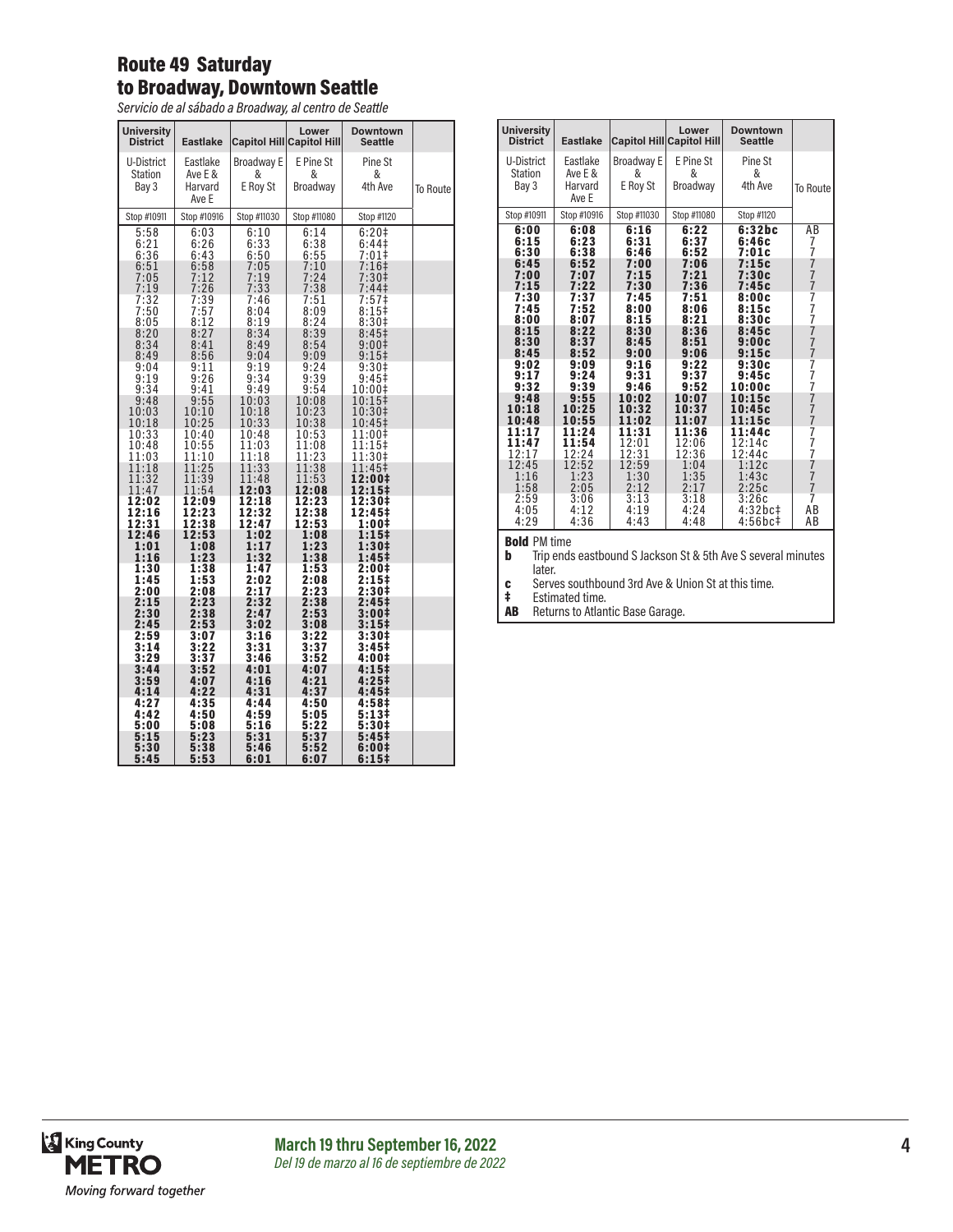# Route 49 Saturday to Broadway, University District

*Servicio de al sábado a Broadway, Distrito Universitario*

|              | <b>Downtown Seattle</b> | Lower            | Capitol Hill Capitol Hill | <b>Eastlake</b>  |                  |
|--------------|-------------------------|------------------|---------------------------|------------------|------------------|
| S Jackson St | Pike St                 | E Pine St        | Broadway E                | Eastlake         | U-District       |
| & 5th Ave S  | &<br>4th Ave            | &<br>Broadway    | &                         | Ave E &          | <b>Station</b>   |
|              |                         |                  | E Roy St                  | Harvard<br>Ave E | Bay 1            |
| Stop #1530   | Stop #1180              | Stop #11150      | Stop #11200               | Stop #10915      | Stop #9587       |
|              |                         | 5:30b            | 5:34                      | 5:39             | 5:43             |
|              |                         | 5:51b<br>6:05b   | 5:55<br>6:09              | 6:00<br>6:15     | 6:05             |
|              |                         | 6:20b            | 6:24                      | 6:30             | $6:20$<br>$6:35$ |
|              |                         | 6:31b            | 6:35                      | 6:41             | 6:46             |
|              | 6:30<br>6:45            | 6:37<br>6:52     | 6:41<br>6:56              | 6:47<br>7:02     | 6:52<br>7:07     |
|              | 7:00                    | $7:07$<br>$7:22$ | 7:11<br>7:26              | 7:17<br>7:32     | 7:22<br>7:37     |
|              | 7:15                    |                  |                           |                  |                  |
|              | 7:30<br>7:45            | 7:37<br>7:52     | 7:41<br>7:56              | 7:47<br>8:03     | 7:52<br>8:08     |
|              | 8:00                    | 8:07             | 8:11                      | 8:18             | 8:25             |
|              | 8:15<br>8:30            | 8:22<br>8:37     | 8:26<br>8:42              | 8:33<br>8:49     | 8:40             |
|              | 8:45                    | 8:52             | 8:57                      | 9:04             | 8:56<br>9:11     |
|              | 9:00                    | 9:07             | 9:12                      | 9:19             | 9:26             |
|              | 9:15<br>9:30            | 9:22<br>9:37     | 9:27<br>9:42              | 9:34<br>9:49     | 9:41<br>9:56     |
|              | 9:45                    | 9:52             | 9:57                      | 10:04            | 10:11            |
|              | 10:00                   | 10:07            | 10:12                     | 10:19            | 10:26            |
|              | 10:15<br>10:30          | 10:22<br>10:37   | 10:27<br>10:42            | 10:34<br>10:49   | 10:41<br>10:56   |
|              | 10:45                   | 10:52            | 10:57                     | 11:04            | 11:11            |
|              | 11:00                   | 11:07            | 11:12                     | 11:19            | 11:26            |
|              | 11:15<br>11:30          | 11:22<br>11:38   | 11:27<br>11:43            | 11:34<br>11:50   | 11:41<br>11:57   |
|              | 11:45                   | 1:53<br>1        | 11:59                     | 12:06            | 12:13            |
|              | 12:00                   | 12:08            | 12:14                     | 12:21            | 12:28            |
|              | 12:15<br>12:30          | 12:23<br>12:38   | 12:30<br>12:45            | 12:37<br>12:52   | 12:44<br>12:59   |
|              | 12:45                   | 12:53            | 1:00                      | 1:07             | 1:14             |
|              | 1:00<br>1:15            | 1:08<br>1:23     | 1:15<br>1:30              | 1:22<br>1:37     | 1:29<br>1:44     |
|              | 1:30                    | 1:38             | 1:45                      | 1:52             | 1:59             |
|              | 1:45                    | 1:53             | 2:00                      | 2:07             | 2:14             |
|              | 2:00<br>2:15            | 2:08<br>2:23     | 2:15<br>2:30              | 2:22<br>2:37     | 2:29<br>2:44     |
|              | 2:30                    | 2:38             | 2:45                      | 2:52             | 2:59             |
|              | 2:45                    | 2:53             | 3:00                      | 3:07             | 3:14             |
|              | 3:00<br>3:15            | 3:08<br>3:23     | 3:15<br>3:30              | 3:22<br>3:37     | 3:29<br>3:44     |
|              | 3:30                    | 3:38             | 3:45                      | 3:52             | 3:59             |
|              | 3:43<br>4:00            | 3:51<br>4:08     | 3:58<br>4:15              | 4:05<br>4:22     | 4:12<br>4:29     |
|              | 4:15                    | 4:23             | 4:30                      | 4:37             | 4:44             |
|              | 4:30                    | 4:38             | 4:45                      | 4:52             | 4:59             |
|              | 4:45<br>5:00            | 4:53<br>5:08     | 5:00<br>5:15              | 5:07<br>5:22     | 5:14<br>5:29     |
|              | 5:18                    | 5:26             | 5:33                      | 5:40             | 5:47             |
|              | 5:33                    | 5:41             | 5:48                      | 5:55             | 6:02             |
|              | 5:45                    | 5:53             | 6:00                      | 6:07             | 6:14             |

| <b>Downtown Seattle</b>                                                                                                                                                    |                                                                                                                                                                                                    | Lower                                                                                                                                                                                              | <b>Capitol Hill Capitol Hill</b>                                                                                                                                                                   | <b>Eastlake</b>                                                                                                                                                                                    |                                                                                                                                                                                                                                      |
|----------------------------------------------------------------------------------------------------------------------------------------------------------------------------|----------------------------------------------------------------------------------------------------------------------------------------------------------------------------------------------------|----------------------------------------------------------------------------------------------------------------------------------------------------------------------------------------------------|----------------------------------------------------------------------------------------------------------------------------------------------------------------------------------------------------|----------------------------------------------------------------------------------------------------------------------------------------------------------------------------------------------------|--------------------------------------------------------------------------------------------------------------------------------------------------------------------------------------------------------------------------------------|
| S Jackson St<br>& 5th Ave S                                                                                                                                                | Pike St<br>&<br>4th Ave                                                                                                                                                                            | E Pine St<br>&<br>Broadway                                                                                                                                                                         | Broadway E<br>&<br>E Roy St                                                                                                                                                                        | Eastlake<br>Ave E &<br>Harvard<br>Ave E                                                                                                                                                            | U-District<br>Station<br>Bay 1                                                                                                                                                                                                       |
| Stop #1530                                                                                                                                                                 | Stop #1180                                                                                                                                                                                         | Stop #11150                                                                                                                                                                                        | Stop #11200                                                                                                                                                                                        | Stop #10915                                                                                                                                                                                        | Stop #9587                                                                                                                                                                                                                           |
| 6:33<br>6:52<br>7:03<br>7:20<br>7:34<br>7:51<br>8:06<br>8:21<br>8:36<br>8:51<br>9:21<br>9:51<br>10:21<br>10:51<br>11:21<br>11:53<br>12:18<br>12:53<br>2:03<br>3:28<br>3:44 | 6:00<br>6:15<br>6:30<br>6:44<br>7:03<br>7:14<br>7:30<br>7:43<br>8:00<br>8:15<br>8:30<br>8:45<br>9:00<br>9:30<br>10:00<br>10:30<br>11:00<br>11:30<br>12:00<br>12:25<br>1:00<br>2:13<br>3:34<br>3:50 | 6:07<br>6:22<br>6:37<br>6:51<br>7:10<br>7:21<br>7:37<br>7:50<br>8:07<br>8:22<br>8:37<br>8:52<br>9:07<br>9:37<br>10:07<br>10:37<br>11:07<br>11:37<br>12:07<br>12:32<br>1:07<br>2:20<br>3:41<br>3:57 | 6:14<br>6:28<br>6:43<br>6:57<br>7:16<br>7:27<br>7:43<br>7:56<br>8:12<br>8:27<br>8:42<br>8:57<br>9:12<br>9:42<br>10:12<br>10:42<br>11:12<br>11:42<br>12:12<br>12:37<br>1:12<br>2:25<br>3:46<br>4:02 | 6:21<br>6:35<br>6:50<br>7:04<br>7:23<br>7:34<br>7:50<br>8:03<br>8:19<br>8:34<br>8:49<br>9:04<br>9:18<br>9:48<br>10:18<br>10:48<br>11:18<br>11:48<br>12:18<br>12:43<br>1:18<br>2:31<br>3:52<br>4:08 | 6:28<br>6:42<br>6:57<br>7:11‡<br>7:28‡<br>7:39‡<br>7:55‡<br>8:08#<br>8:241<br>8:39‡<br>8:54<br>9:09#<br>$9:23 \pm$<br>9:53‡<br>10:231<br>10:53‡<br>11:23‡<br>11:53‡<br>12:23‡<br>12:48‡<br>$1:23+$<br>2:36<br>$3:57\ddagger$<br>4:13 |

**b** Serves Broadway & E Pine St at this time. **b** Serves Broadwa<br> **‡** Estimated time.